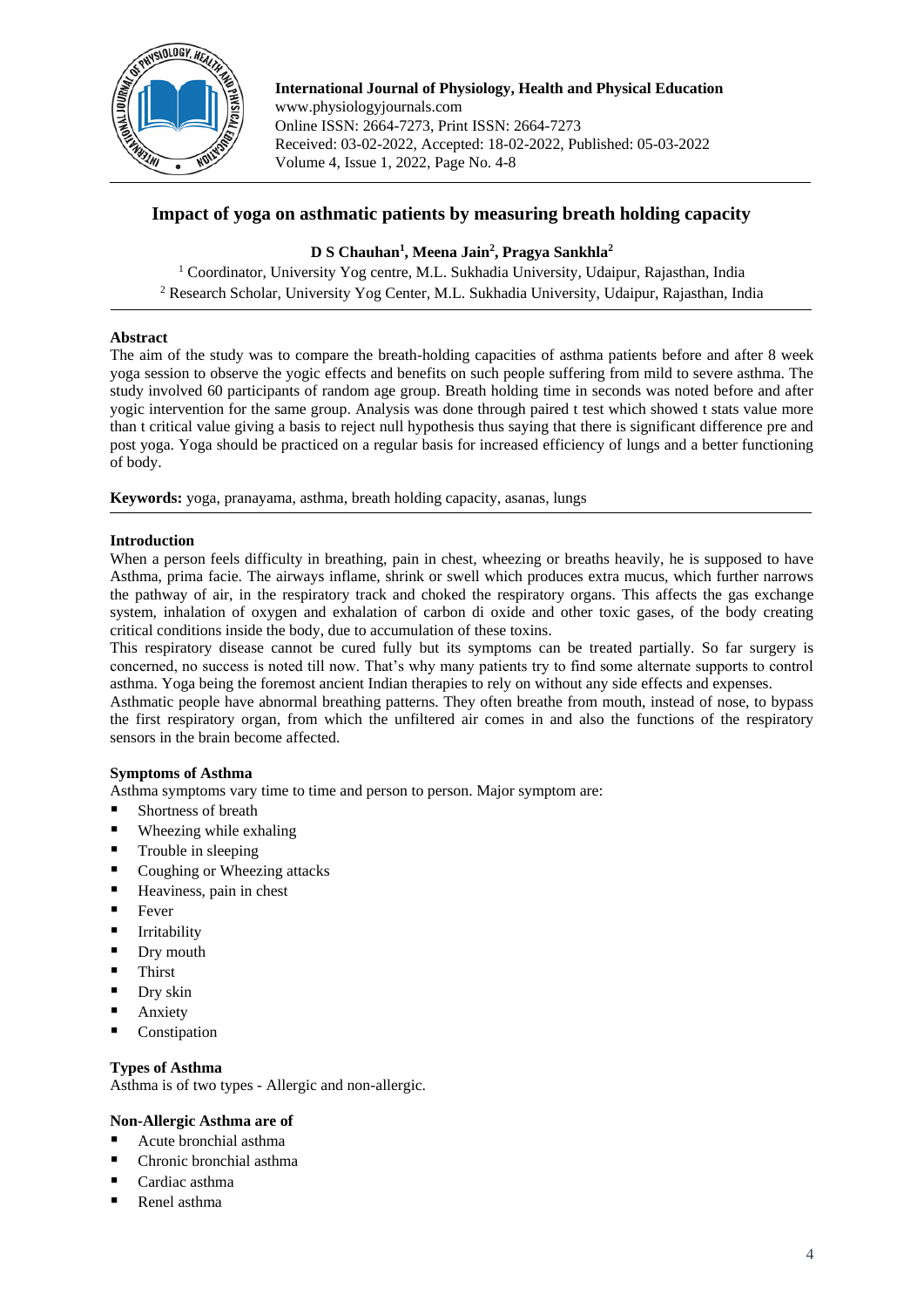International Journal of Physiology, Health and Physical Education www.physiologyjournals.com

- Cyanotic asthma
- Allergic asthma
- Dyspeptic asthma

#### **Allergic-asthma are of**

- In allergic asthma the airways are extra sensitive to certain allergans. And whenthey get into body, the immune system overreacts. The muscles around airways tighten.airways become inflamed and get thick mucus.
- More than 25 million people in the world have asthma and allergy asthma is the most common, affecting around 60% of people having asthma
- Symptoms are shortness of breath, wheezing.
- Asthma is triggered by exposure to the same substances that trigger allergy symptoms.
- An allergy is when the immune system mistakes a harmless substance such as pollen, smoke, as dangerous the body releases chemicals to attack the substance.

#### **Objective of Study**

To study the impact of 8 week yoga and pranayama session on 60 participants having Asthma.

#### **Hypothesis**

**H0:** There is no significant effect of pranayama and yogic intervention on experimental group

**H1:** Yoga and pranayama have significant effect in reducing asthma

#### **Method**

**Sample:** The sample of the study consisted of 60 participants of random age group all having mild to severe asthma problems. The breath holding capacities of the group of individuals were used to determine yogic effects. The pre and post experimental design with experimental group was used.

#### **Procedure**

60 individuals having mild to severe asthma were studied before undergoing yoga sessions for 8 weeks. Each subject was asked to hold his or her breath for as long as possible. After this they all were asked to attend 1 hour daily yoga session for 8 weeks straight.

The yogasans practiced were Ardhachakrasana, Tadasana, camel pose, cobra pose, bridge pose. Pranayamas practiced were deep breathing with holding, anulom-vilom, slow kapal bharti + bhastrika. The repitions of asanas were increased gradually.

After completion of 8 weeks again the participants were asked to hold there breath and the time period for each individual was recorded.

Analysis between pre and post yoga breath holding capacities was used to conclude the study.

#### **Result and Discussion**

Yoga Pranayama can increase the volume of the gases to be exchanged in the body, body awareness, slow respiratory rate, promotes calmness, relieve stress, all of which are beneficial for the people having asthma.

- Shavasana
- Sukhasana
- **Backward bend**
- Seated spiral twist
- Side bend
- Cobra pose

Asthma is an ongoing condition that needs regular monitoring and treatment.

As yoga asanas and breathing exercises help to improve posture and opening the chest muscles and expanding the chest area, which ensures better and easy breathing and reduced stress.

Yoga pranayama may result in many health benefits, physical and mental.

- It makes respiration better
- **IMPROVES** cardio vascular activities
- Increase blood circulation
- Increases flexibility of body and internal organs and nerves
- **Improves muscle strength and tone**
- It makes mind body balance
- It manages stress
- It improves overall concentration
- Provides relief from anxiety

Trying them regularly helps in enjoying their benefits.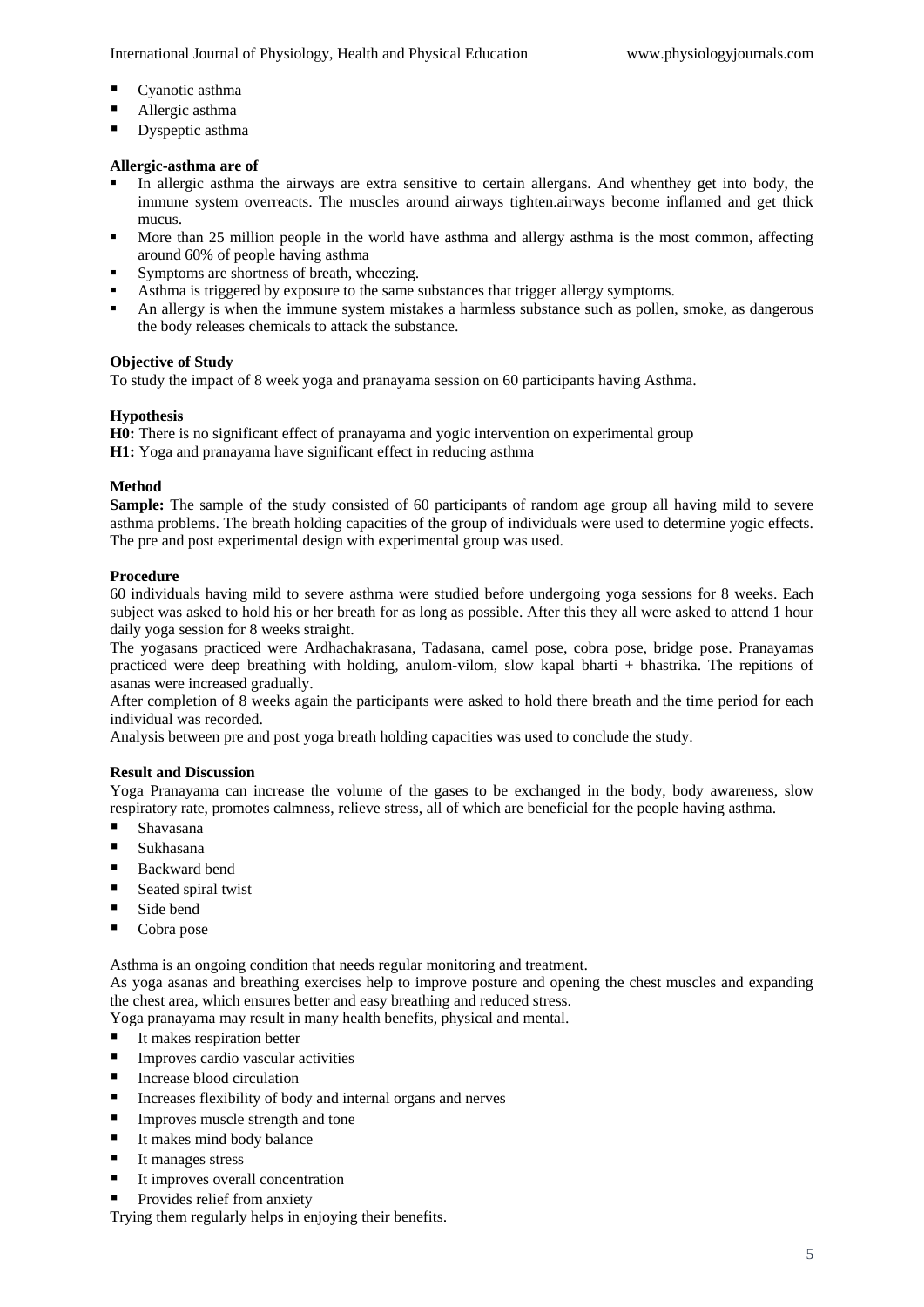## **Some factors which triggers asthma are**

- Lifestyle
- Food
- Polluted environment
- 1. Lifestyle Unmanaged lifestyle is the main factor, which creates stress and affect the metabolism.
- 2. Packaged food, preserved and fermented food is another factor to talk about.

Polluted environment- Air borne allergens, such as pollen, dust, mold, pets, etc. and irritants such as certain medications, beta blockers (aspirin, non- steroidal anti- inflammatory

drugs like ibuprofen), smoke, emissions of any type, perfumery sticks, cigarette, garbage burning, brick manufacturing, etc are major factors).

Respiratory infections such as common cold, coughing, wheezing also triggerasthma. Heredity- Asthma may also be caused from heredity.

Overweight- Excess body weight might also trigger asthma as that person is prone to coughing or is of Vata prakriti, in which water and air are main factors. Imbalance of these mahabhutas can trigger asthma.

Psychological Factors as strong emotions and stress may also cause asthma.

| Participant no.    | Breath holding time (sec) before yoga | Breath holding time (sec) after yoga |  |
|--------------------|---------------------------------------|--------------------------------------|--|
| 1                  | 9                                     | 27                                   |  |
| $\overline{c}$     | 15                                    | 30                                   |  |
| 3                  | 20                                    | $40\,$                               |  |
| $\overline{4}$     | 27                                    | 45                                   |  |
| 5                  | $\sqrt{5}$                            | 10                                   |  |
| $\boldsymbol{6}$   | 22                                    | $40\,$                               |  |
| $\overline{7}$     | $\boldsymbol{7}$                      | 20                                   |  |
| $\overline{\bf 8}$ | $\overline{25}$                       | 50                                   |  |
| $\overline{9}$     | 30                                    | 48                                   |  |
| 10                 | $\overline{9}$                        | 20                                   |  |
| 11                 | 22                                    | 40                                   |  |
| 12                 | 15                                    | 30                                   |  |
| 13                 | $\,8\,$                               | 16                                   |  |
| 14                 | 32                                    | $\sqrt{48}$                          |  |
| 15                 | $\,8\,$                               | $26\,$                               |  |
| 16                 | $\overline{15}$                       | 29                                   |  |
| $\overline{17}$    | $\overline{32}$                       | 50                                   |  |
| $18\,$             | $\overline{4}$                        | $10\,$                               |  |
| $\overline{19}$    | $\overline{5}$                        | $\overline{28}$                      |  |
| $\overline{20}$    | $\overline{22}$                       | 45                                   |  |
| 21                 | 12                                    | $\overline{28}$                      |  |
| $22\,$             | $\sqrt{6}$                            | 18                                   |  |
| 23                 | 22                                    | $\overline{50}$                      |  |
| 24                 | $\overline{7}$                        | $\overline{20}$                      |  |
| $\overline{25}$    | $\overline{15}$                       | 28                                   |  |
| $26\,$             | $\overline{32}$                       | $45\,$                               |  |
| 27                 | $\overline{5}$                        | 23                                   |  |
| 28                 | 40                                    | $\overline{55}$                      |  |
| $\overline{29}$    | $\overline{15}$                       | $\overline{25}$                      |  |
| $\overline{30}$    | $\overline{8}$                        | $20\,$                               |  |
| $\overline{31}$    | $\overline{22}$                       | 45                                   |  |
| 33                 | $\overline{25}$                       | 52                                   |  |
| 34                 | $\overline{15}$                       | $27\,$                               |  |
| 35                 | $\boldsymbol{7}$                      | $20\,$                               |  |
| 36                 | 22                                    | 48                                   |  |
| 37                 | $\overline{15}$                       | $\overline{27}$                      |  |
| 38                 | $\sqrt{6}$                            | 23                                   |  |
| 39                 | 25                                    | $\overline{45}$                      |  |
| 40                 | $\sqrt{8}$                            | 20                                   |  |
| 41                 | 15                                    | 28                                   |  |
| 42                 | 20                                    | $30\,$                               |  |
| $\overline{43}$    | $\overline{8}$                        | 20                                   |  |

**Table 1**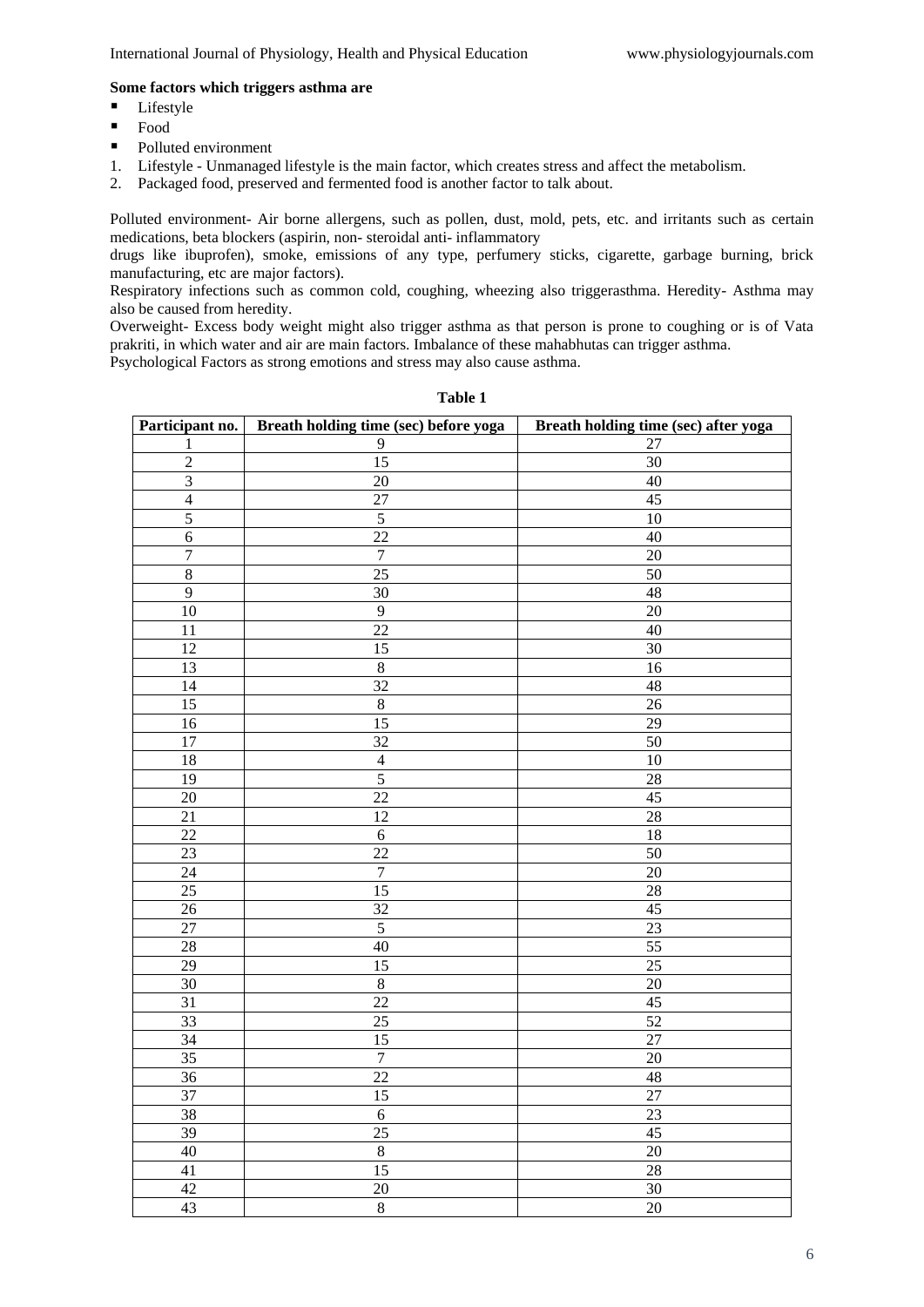| 44          | $25\,$           | 40     |
|-------------|------------------|--------|
| 45          | $25\,$           | 55     |
| 46          | 15               | 38     |
| 47          | 35               | 48     |
| $\sqrt{48}$ | 15               | 27     |
| 49          | $\boldsymbol{7}$ | 25     |
| 50          | 9                | $27\,$ |
| 51          | 33               | 47     |
| 52          | 15               | 48     |
| 53          | 5                | 9      |
| 54          | 18               | $28\,$ |
| 55          | 35               | 50     |
| 56          | $\sqrt{5}$       | 22     |
| 57          | 15               | $28\,$ |
| 58          | 12               | 25     |
| 59          | 6                | 20     |
| 60          | 12               | 22     |



**Fig 1**